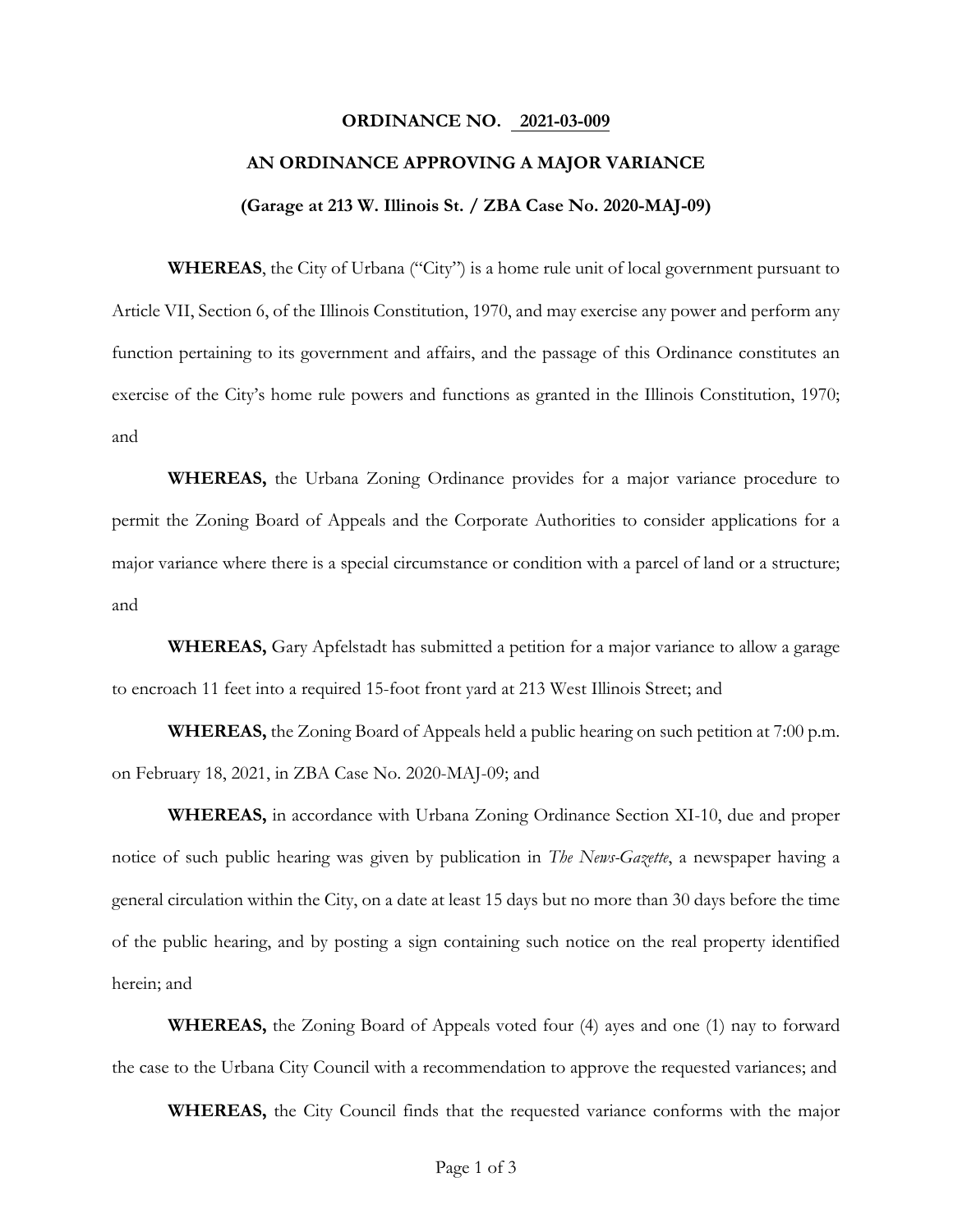variance procedures in Article XI, Section XI-3(C)(2)(d), of the Urbana Zoning Ordinance; and

 **WHEREAS,** the City Council has considered the variance criteria established in the Urbana

Zoning Ordinance and has made the following findings of fact:

- 1. The property is zoned R-2, Single-Family Residential Zoning District.
- 2. Gary Apfelstadt requests a major variance to allow a garage to be reconstructed in a required front yard, four feet from the west property line at 213 West Illinois Street.
- 3. The variance will not serve as a special privilege to the property owner, as the property is a corner lot, and the narrow lot configuration creates a practical difficulty in rebuilding the garage 15 feet from the front property line.
- 4. The variance was not the result of a situation knowingly created by the applicant, as the garage has been on the property since before the applicant purchased it, and the lot was platted in 1900 to be narrower than required today.
- 5. The variance will not alter the essential character of the neighborhood, as the garage will be rebuilt in generally the same location, in a style that matches the dwelling.
- 6. The variance will not cause a nuisance to adjacent property owners, as the garage will be rebuilt in its same location, as far from Cedar Street as possible, where it has not been a nuisance the adjacent properties.
- 7. The variance does not represent the minimum deviation necessary from the requirements of the Zoning Ordinance, because the property owner would like to retain the existing garden.

**NOW, THEREFORE, BE IT ORDAINED** by the City Council of the City of Urbana,

Illinois, as follows:

# **Section 1**.

In ZBA Case No. 2020-MAJ-09, the major variance requested by Gary Apfelstadt, to allow a garage to encroach 11 feet into a required 15-foot front yard at 213 West Illinois Street, is hereby approved in the manner proposed in the application with the following condition: that the garage generally conforms to the site plan in Attachment A. The major variance described above shall only apply to the property located at 213 West Illinois Street, more particularly described as follows:

The West 50 feet of Lot 12 in James S. Busey's Addition to Urbana, Illinois as per Plat recorded in Deed Record "D" at Page 282, situated in Champaign County, Illinois.

Commonly known 213 West Illinois Street, Urbana, Illinois 61801 P.I.N.: 92-21-17-186-001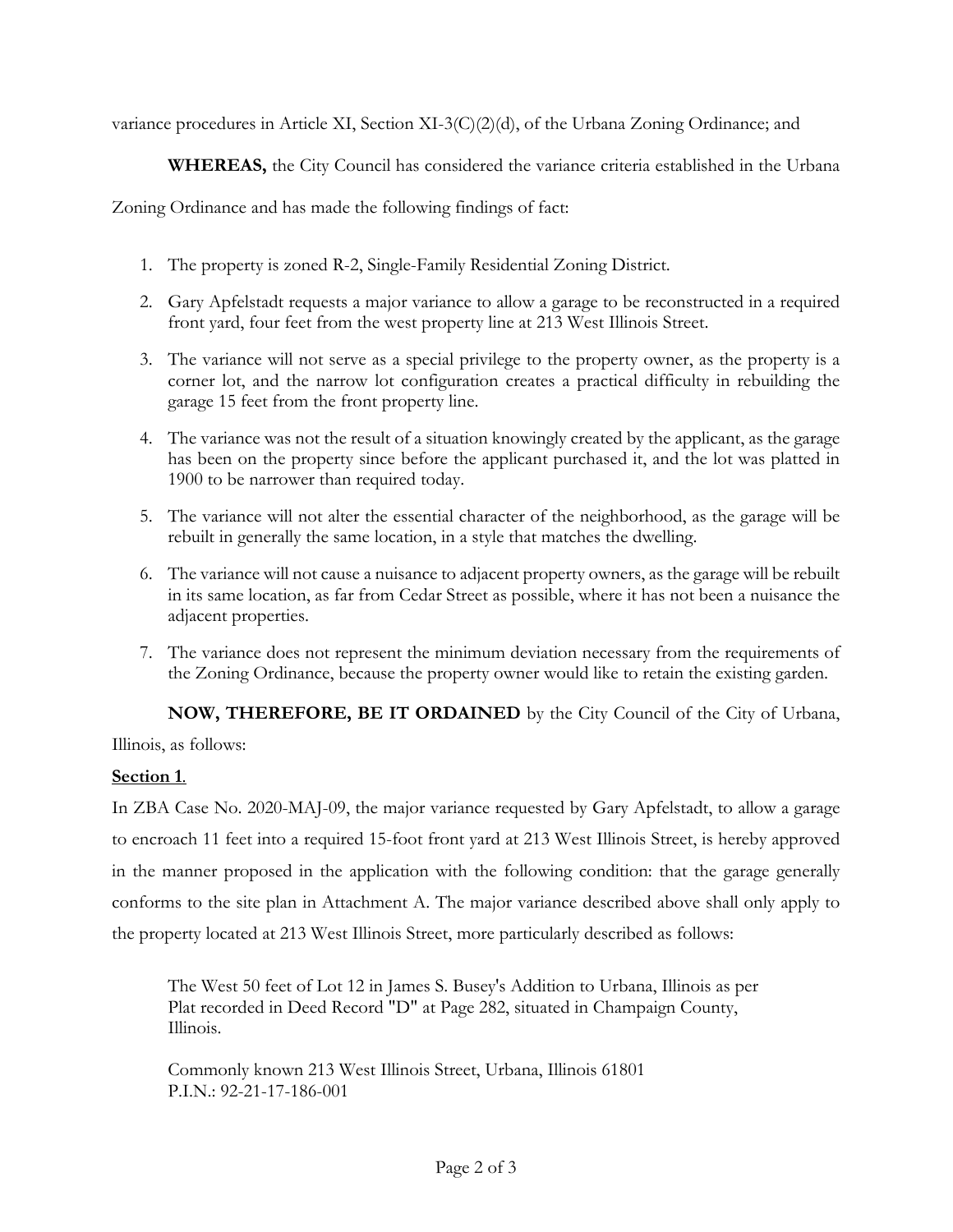## **Section 2**.

The City Clerk is directed to publish this Ordinance in pamphlet form by authority of the corporate authorities, and this Ordinance shall be in full force and effect from and after its passage and publication in accordance with Section 1-2-4 of the Illinois Municipal Code. Upon approval of this Ordinance, the City Clerk is directed to record a certified copy with the Champaign County Office of the Recorder of Deeds and transmit one copy of the recorded Ordinance to the petitioner.

This Ordinance is hereby passed by the affirmative vote, the "ayes" and "nays" being called of a majority of the members of the Council of the City of Urbana, Illinois, at a meeting of said Council.

**PASSED BY THE CITY COUNCIL** this \_\_\_\_ day of \_\_\_\_\_\_\_\_\_, 2021.

AYES:

NAYS:

ABSTENTIONS:

 $\frac{1}{\sqrt{2}}$  ,  $\frac{1}{\sqrt{2}}$  ,  $\frac{1}{\sqrt{2}}$  ,  $\frac{1}{\sqrt{2}}$  ,  $\frac{1}{\sqrt{2}}$  ,  $\frac{1}{\sqrt{2}}$  ,  $\frac{1}{\sqrt{2}}$  ,  $\frac{1}{\sqrt{2}}$  ,  $\frac{1}{\sqrt{2}}$  ,  $\frac{1}{\sqrt{2}}$  ,  $\frac{1}{\sqrt{2}}$  ,  $\frac{1}{\sqrt{2}}$  ,  $\frac{1}{\sqrt{2}}$  ,  $\frac{1}{\sqrt{2}}$  ,  $\frac{1}{\sqrt{2}}$ Phyllis D. Clark, City Clerk

**APPROVED BY THE MAYOR** this \_\_\_\_ day of \_\_\_\_\_\_\_\_\_\_\_, 2021.

 $\frac{1}{\sqrt{2}}$  ,  $\frac{1}{\sqrt{2}}$  ,  $\frac{1}{\sqrt{2}}$  ,  $\frac{1}{\sqrt{2}}$  ,  $\frac{1}{\sqrt{2}}$  ,  $\frac{1}{\sqrt{2}}$  ,  $\frac{1}{\sqrt{2}}$  ,  $\frac{1}{\sqrt{2}}$  ,  $\frac{1}{\sqrt{2}}$  ,  $\frac{1}{\sqrt{2}}$  ,  $\frac{1}{\sqrt{2}}$  ,  $\frac{1}{\sqrt{2}}$  ,  $\frac{1}{\sqrt{2}}$  ,  $\frac{1}{\sqrt{2}}$  ,  $\frac{1}{\sqrt{2}}$ Diane Wolfe Marlin, Mayor